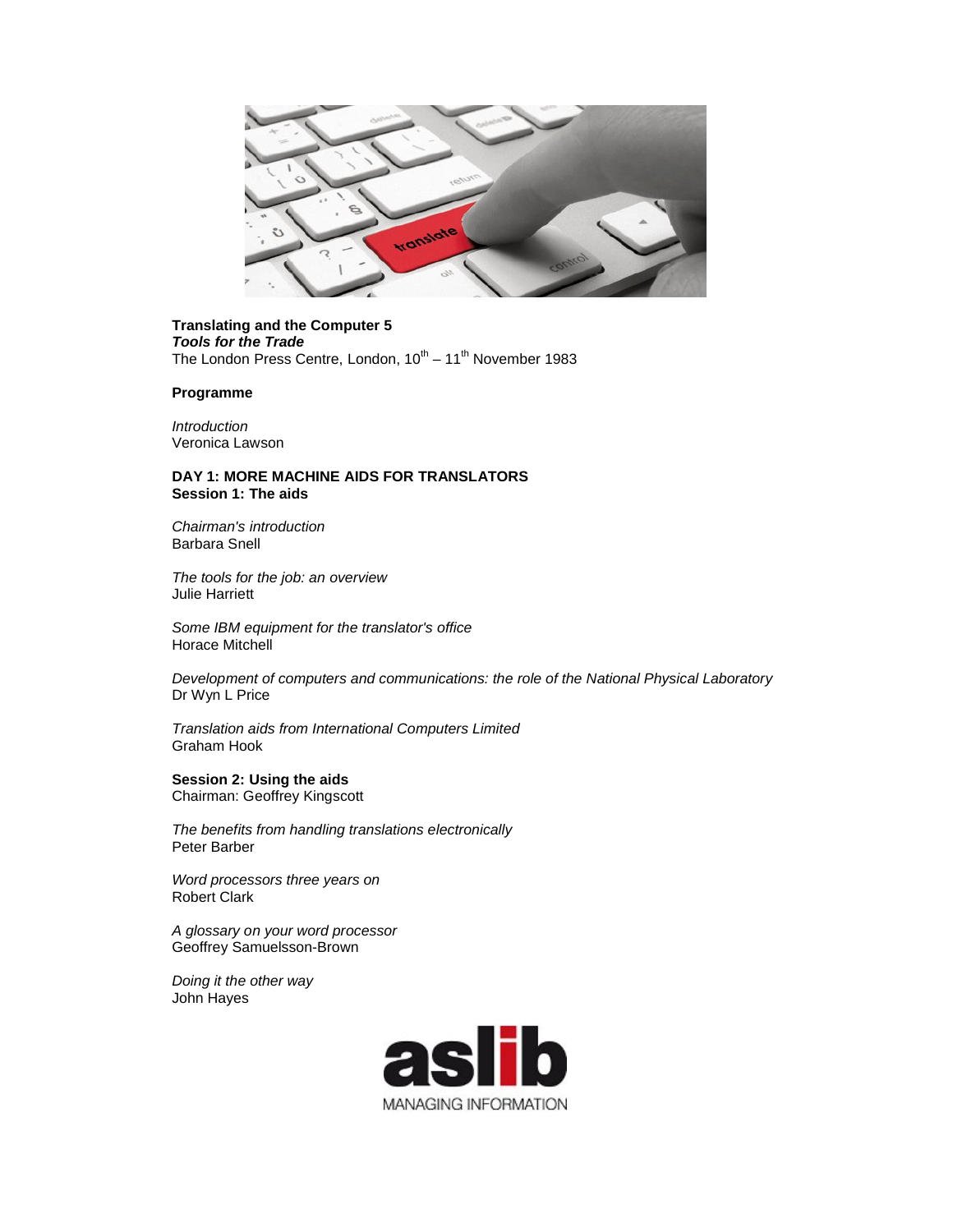

*A Wang view of the translator's office* Chris Wheeler

## **DAY 2: MORE PRACTICAL EXPERIENCE OF MACHINE TRANSLATION**

**Session 3: More practical translation systems** Chairman's remarks: Naming machine translation Professor J.C. Sager

*Recent developments in practical machine translation*  Ian M. Pigott

*Machine translation, machine-aided translation, and machine-impeded translation*  Merle D. Tenney

*Management of the machine translation environment: interaction of functions at the Pan American Health Organization*  Muriel Vasconcellos

*Logos: the intelligent translation system*  Ralph E. Hawes

**Session 4: Meeting the MT user's needs** Chairman: Christopher Leamy

*A Commission of the European Communities user looks at machine translation*  Dr P.A. Walker

*WCC's translation service bureau*  Henrietta B. Pons

*Operational experience of a machine translation service*  Ulla Magnusson-Murray

*Text transmission* Malcolm Jones

**Session 5: More varieties of editing** Chairman: Veronica Lawson